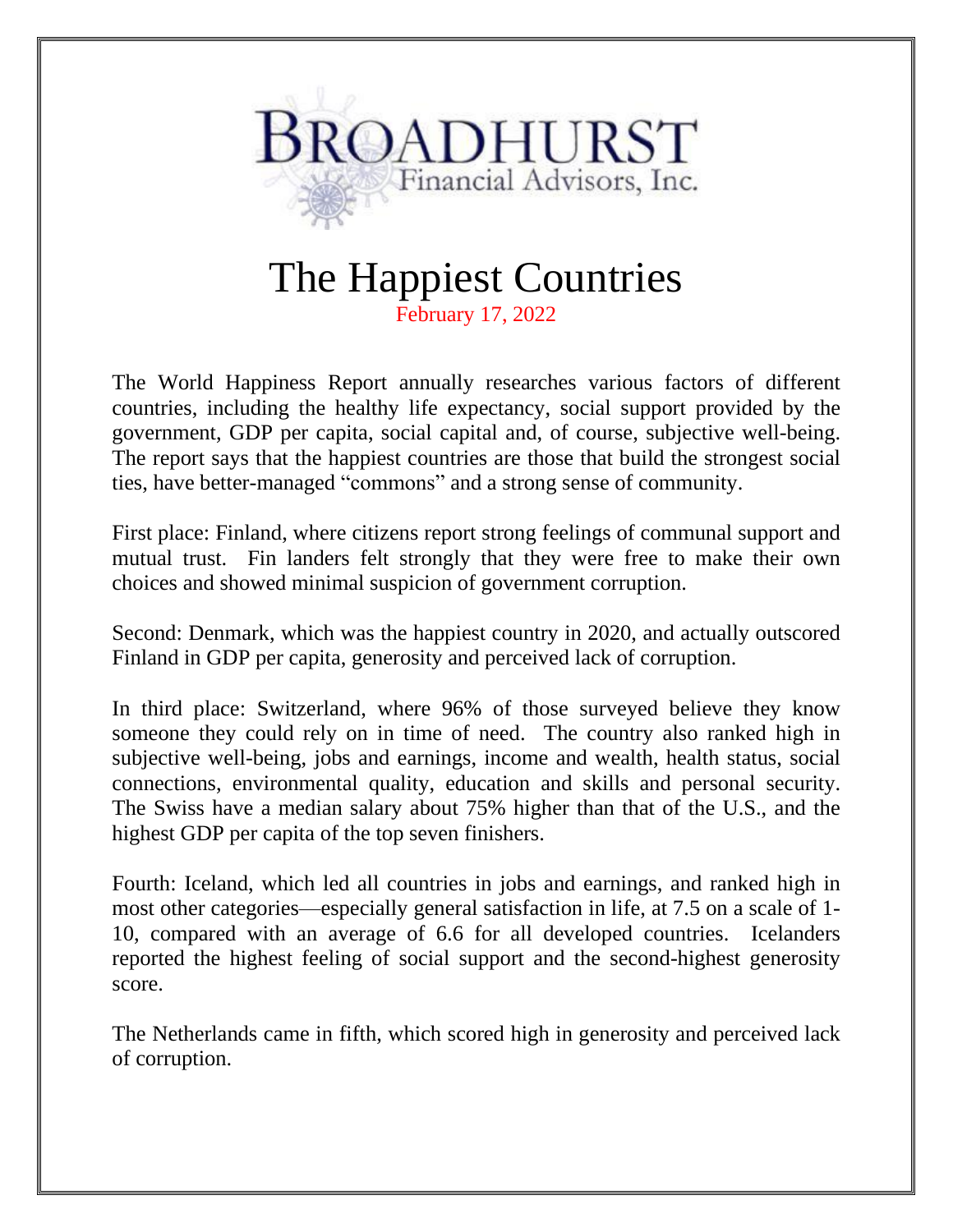

It was followed by Norway, whose citizens enjoy universal healthcare and free college tuition, and work just 38 hours a week on average. Sweden (top ranking in environmental quality), Luxembourg, New Zealand, Austria, Australia (top in civic engagement and above-average in environmental quality), Israel, Germany, and Canada (89% reported being in good health, compared with 69% for all developed nations) (top in civic engagement and above-average in environmental quality) were among the leaders.

The United States was ranked 19th on the list, behind, in order, Ireland, Costa Rica, the United Kingdom and the Czech Republic and just ahead of Belgium, France, Bahrain, Malta and Taiwan.

## **Sources**:

[https://itep.org/the-35-percent-corporate-tax](https://itep.org/the-35-percent-corporate-tax-myth/?gclid=Cj0KCQiAhMOMBhDhARIsAPVml-HtQ28ryNkWKCqgRKo17om40snjN5y320UyaKIOeQvLn2ZYpOoNlQsaAlYgEALw_wcB)[myth/?gclid=Cj0KCQiAhMOMBhDhARIsAPVml-](https://itep.org/the-35-percent-corporate-tax-myth/?gclid=Cj0KCQiAhMOMBhDhARIsAPVml-HtQ28ryNkWKCqgRKo17om40snjN5y320UyaKIOeQvLn2ZYpOoNlQsaAlYgEALw_wcB)[HtQ28ryNkWKCqgRKo17om40snjN5y320UyaKIOeQvLn2ZYpOoNlQsaAlYgE](https://itep.org/the-35-percent-corporate-tax-myth/?gclid=Cj0KCQiAhMOMBhDhARIsAPVml-HtQ28ryNkWKCqgRKo17om40snjN5y320UyaKIOeQvLn2ZYpOoNlQsaAlYgEALw_wcB) [ALw\\_wcB](https://itep.org/the-35-percent-corporate-tax-myth/?gclid=Cj0KCQiAhMOMBhDhARIsAPVml-HtQ28ryNkWKCqgRKo17om40snjN5y320UyaKIOeQvLn2ZYpOoNlQsaAlYgEALw_wcB)

[https://www.pgpf.org/blog/2021/04/six-charts-that-show-how-low-corporate-tax](https://www.pgpf.org/blog/2021/04/six-charts-that-show-how-low-corporate-tax-revenues-are-in-the-united-states-right-now)[revenues-are-in-the-united-states-right-now](https://www.pgpf.org/blog/2021/04/six-charts-that-show-how-low-corporate-tax-revenues-are-in-the-united-states-right-now)

If you have any questions about this article or want to discuss your family finances, investment portfolio, or financial planning advice, please call on me anytime at my number (215) 325-1595 or you can click here to [schedule](https://ind01.safelinks.protection.outlook.com/?url=https%3A%2F%2Fgo.oncehub.com%2FJeffreyBroadhurst&data=04%7C01%7Cravi.sai%40valentabpo.com%7Cc2154ae8426e46d5e9c908d87a1bec02%7Ca71df7bb6c2043dab7a846b7a3aaa21f%7C1%7C0%7C637393607660653673%7CUnknown%7CTWFpbGZsb3d8eyJWIjoiMC4wLjAwMDAiLCJQIjoiV2luMzIiLCJBTiI6Ik1haWwiLCJXVCI6Mn0%3D%7C1000&sdata=N26zQRflvyKxXvb7r9Iak0cBuMHFqu12SqyQoZsHzNw%3D&reserved=0) a meeting.

Please feel free to forward this article and offer to anyone you know who might have financial questions or need some unbiased advice. Most financial advice is sales advice. In stark contrast, we are fee-only (non-commissioned) fiduciary advisors. We just provide truthful, unbiased advice to our clients.